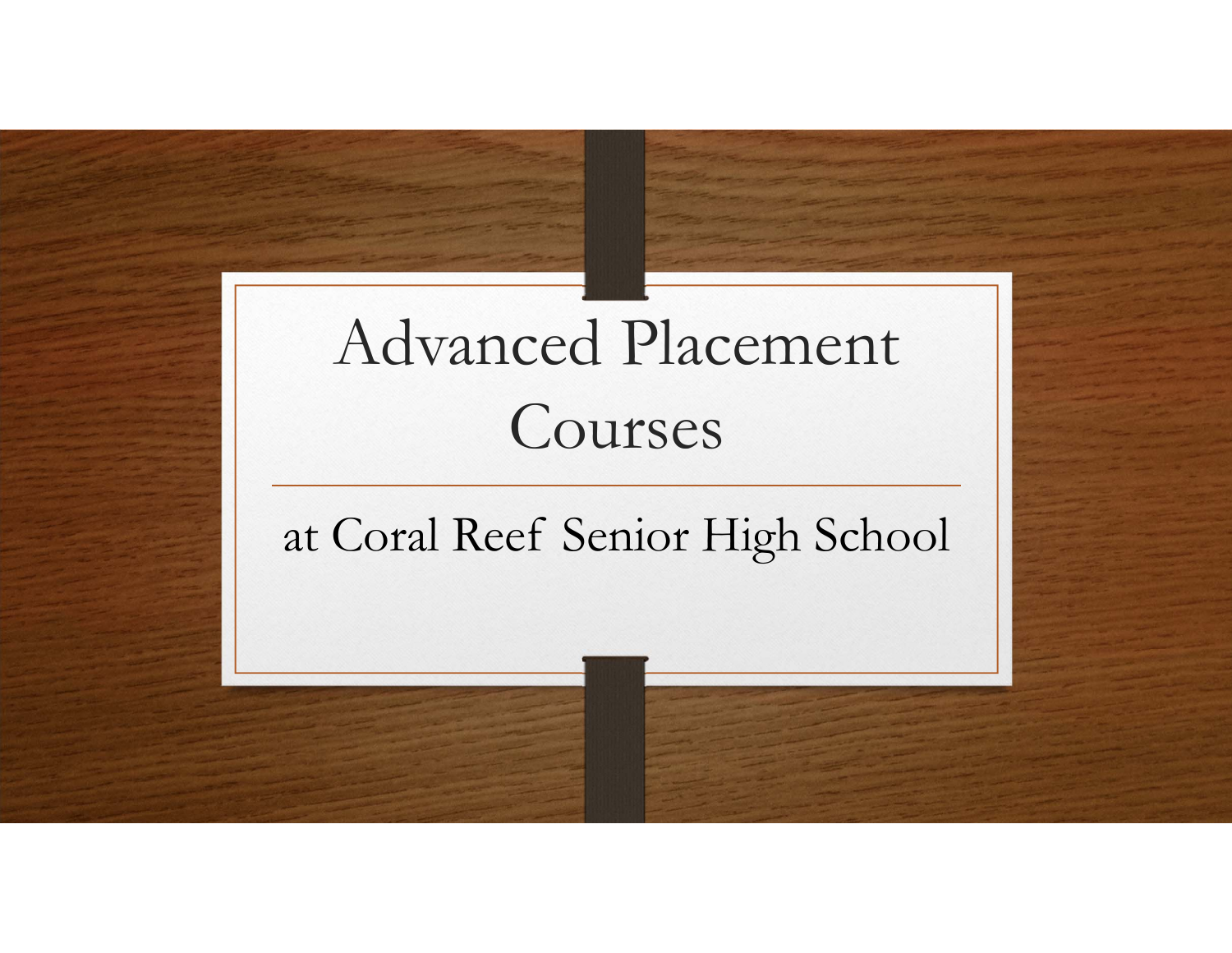### Basic Requirements for AP Courses

- • Students must meet the following minimum requirements for enrollment in any AP course at Coral Reef Senior High School:
	- 3 or higher in past FSA/ELA Reading Assessments
	- •Enrolled in Honors English or higher
	- •1 in effort in all academic courses
- • Sitting for the AP Exam in May is a requirement of ALL AP courses, including courses taken through FLVS.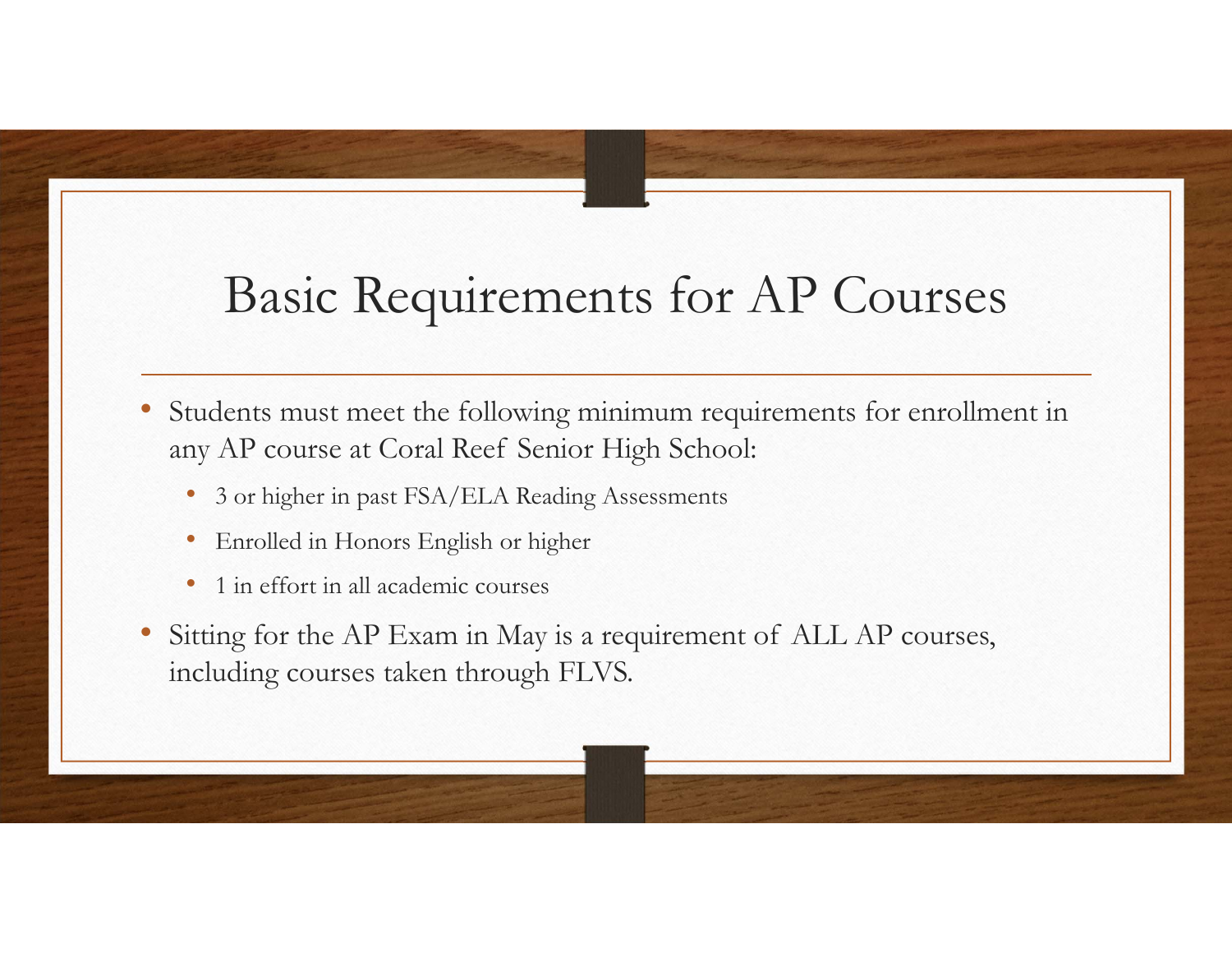### AP World History

#### Expectations and Requirements:

- •Class participation.
- • Written homework every night: usually to read 10 pages from a college-level textbook and take two-column notes.
- • Nightly studying: for daily quizzes, as well as periodic exams.
- •A strong work ethic is a MUST!!

- • Exposure to the rigor of Advanced Placement classes.
- Preparation for future AP classes.
- Learn how to study and to take reading and lecture notes.
- • College credit (if you pass the AP exam).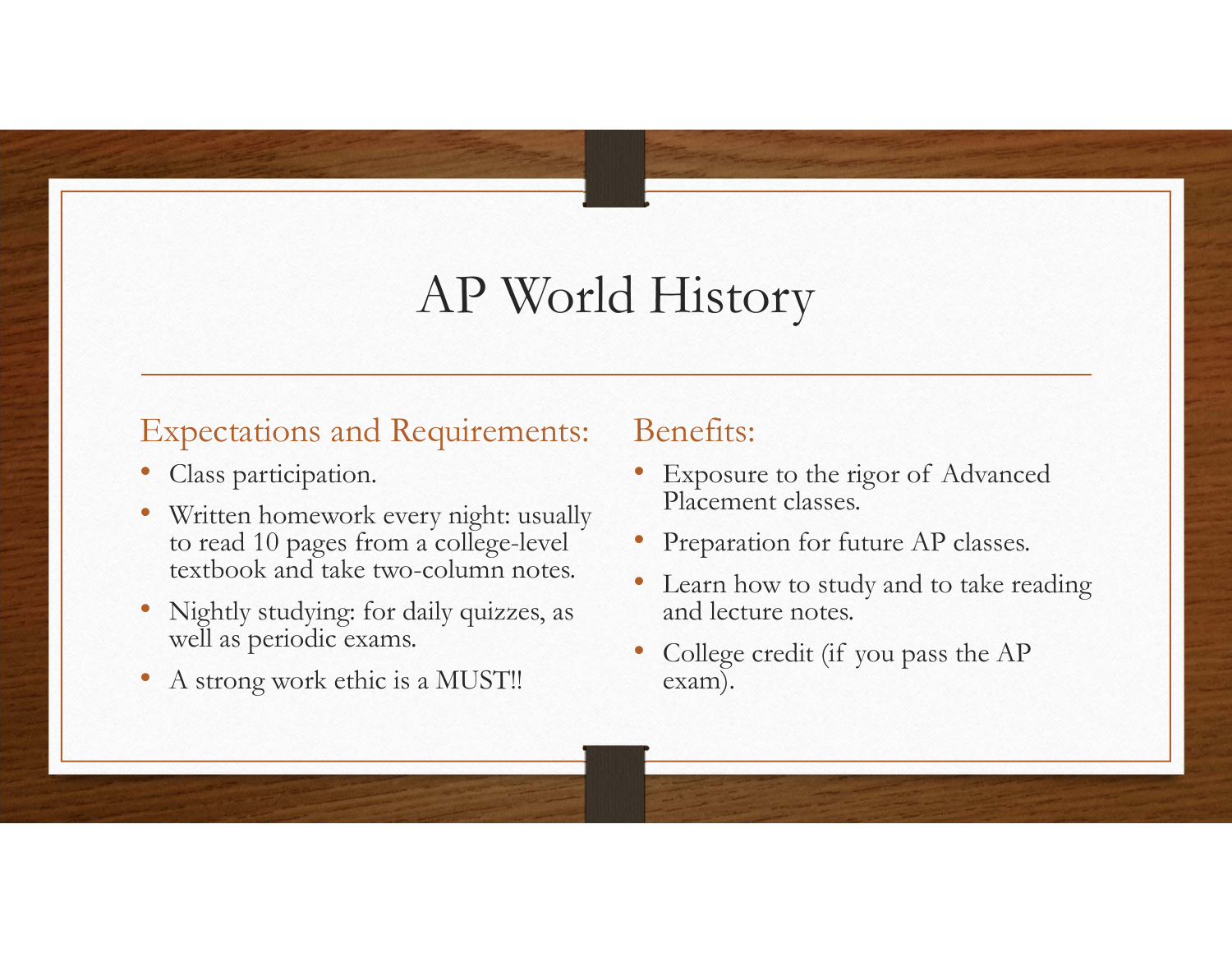### AP Human Geography

#### Expectations and Requirements:

- • Students should have a 3.0 or higher in World History Honors, American History Honors.
- •Students should not be afraid of getting homework.
- • Students should know this is a beginning level class with a lot of new terms to learn.
- • Student should be able to analyze all types of spatial data on maps.
- • Students should be prepared to:
	- •write responses to free response questions.
	- •read college level textbook.
	- •take cumulative exams.

- • Students will be able to appreciate the differences of countries in reference to population, culture, agriculture, politics , industry and urbanization.
- • Students will be prepared to excel in most liberal arts classes as a result of taking this course.
- •College credit may be awarded if they pass the AP exam.
- • Students will benefit from one of the most interdisciplinary classes at Coral Reef Senior High School.
- • This is a basic class used for many different majors in college.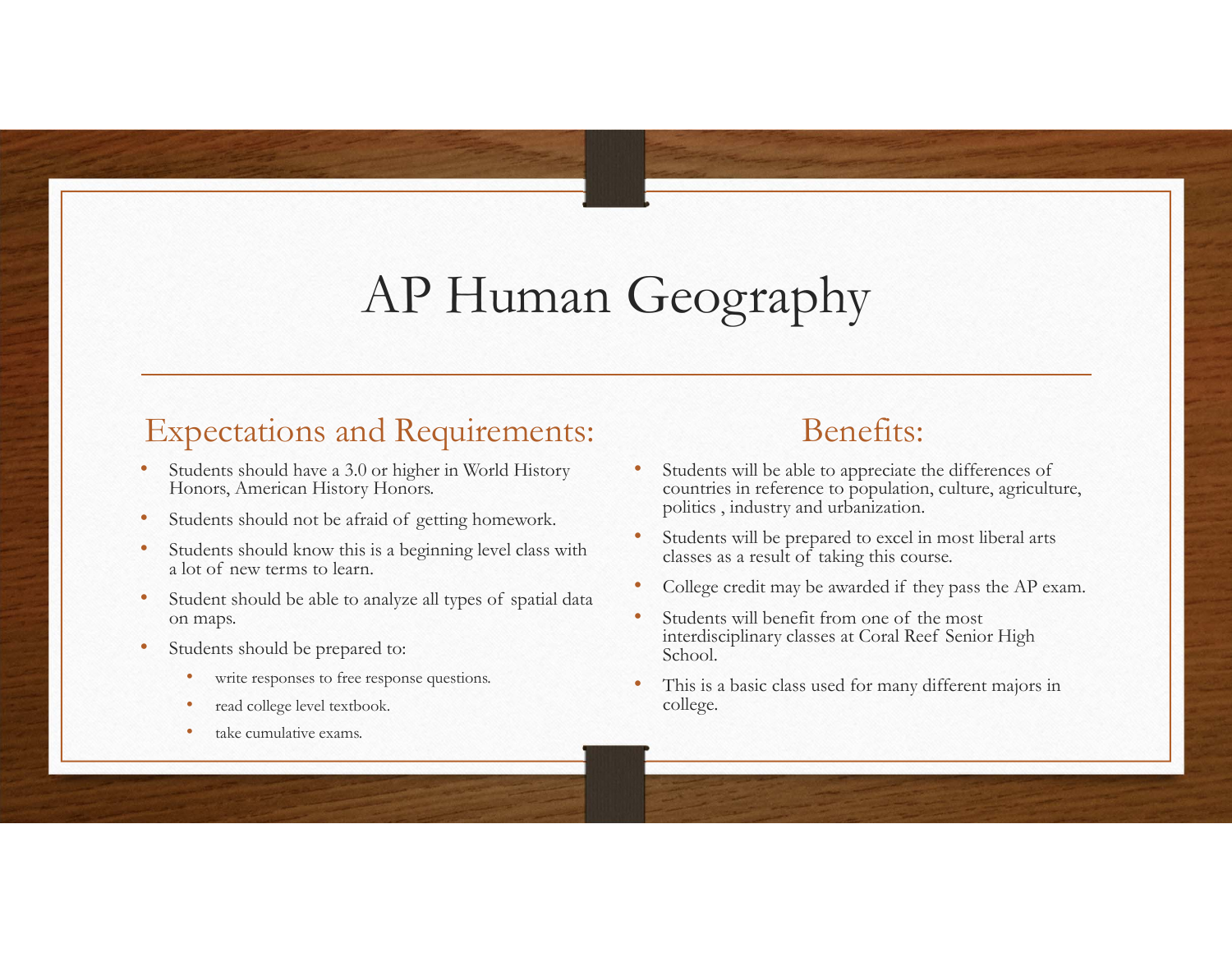### AP European History

#### Expectations and Requirements:

• Students must actively participate in class discussions, effectively complete critical writing exercises and essays, and practice historical thinking skills through research and analysis.

- • •Learn to analyze historical evidence and write analytical and interpretive essays as you explore the major themes of European history.
- • •Research the past by exploring vibrant and engaging pieces of historical evidence, such as paintings, photographs, letters, and cartoons.
- • •Deepen your understanding of readings and concepts through regular class discussion.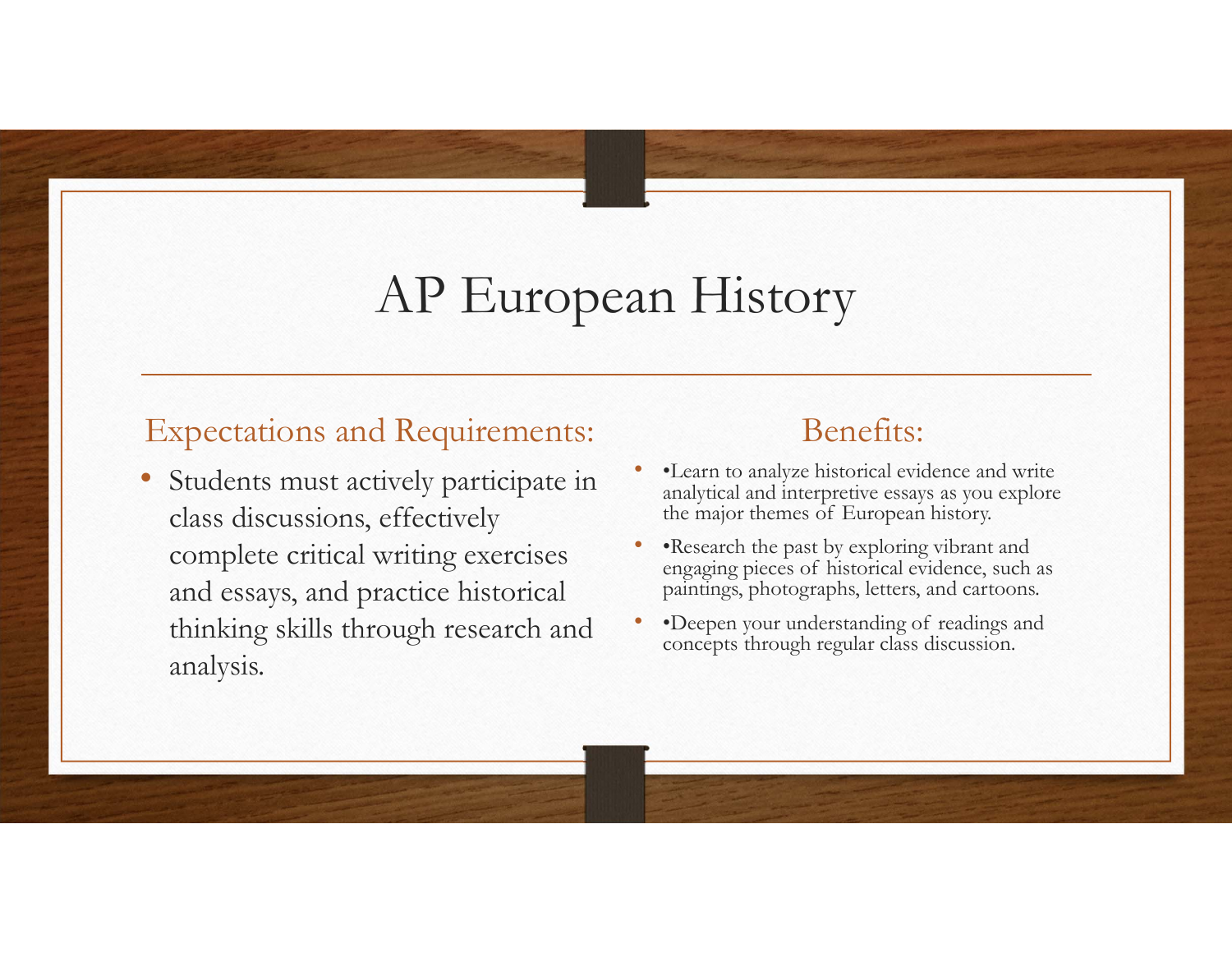### AP Psychology

#### Expectations and Requirements:

- • Students should have a 3.0 or higher in World History Honors, American History Honors, and English Honors.
- • Students should be prepared to:
	- • read a college-level textbook and have nightly readings as part of homework
	- • learn a lot of new terms that they will be quizzed on regularly
	- •write responses to free response questions
	- •take cumulative exams
	- •have daily quizzes from the previous days lecture

- • Explore how psychologists use research methods and critical analysis to explore human behavior.
- • Discuss how biological, cognitive, and cultural factors converge to facilitate acquisition, development, and use of language.
- • Explore the concepts, theories, perspectives, phenomena and behaviors associated with the subfields and research areas of psychology.
- • Analyze the methods psychologists use to study various types of behavior and mental processes and evaluate the validity and significance of their contributions.
- •Be able to apply your knowledge in real life.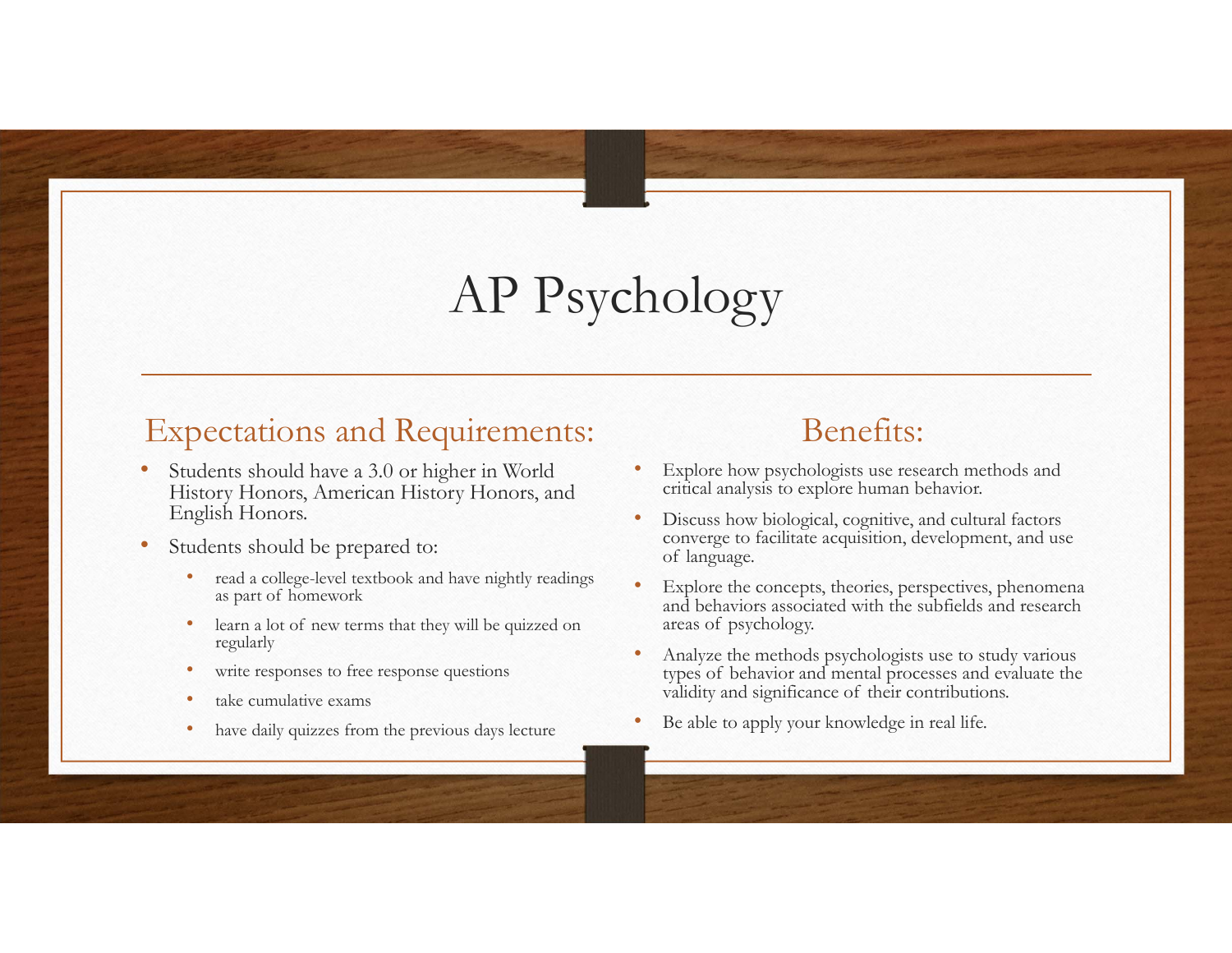### AP United States History

#### Expectations and Requirements:

• Students must actively participate in class discussions, effectively complete critical writing exercises and essays, and practice historical thinking skills through research and analysis.

- • Advanced Placement United States History is a college-level course providing analysis and evaluation of American historical concepts and themes.
- • Historical issues will be studied and interpreted through primary and secondary sources.
- • Consistent effort will prepare students to achieve high scores on the AP exam and may earn university/college credit.
	- • Scores of 4 or higher allow students to satisfy the required Civic Literacy Competency component of associate in arts or baccalaureate degrees earned through a Florida College System institution.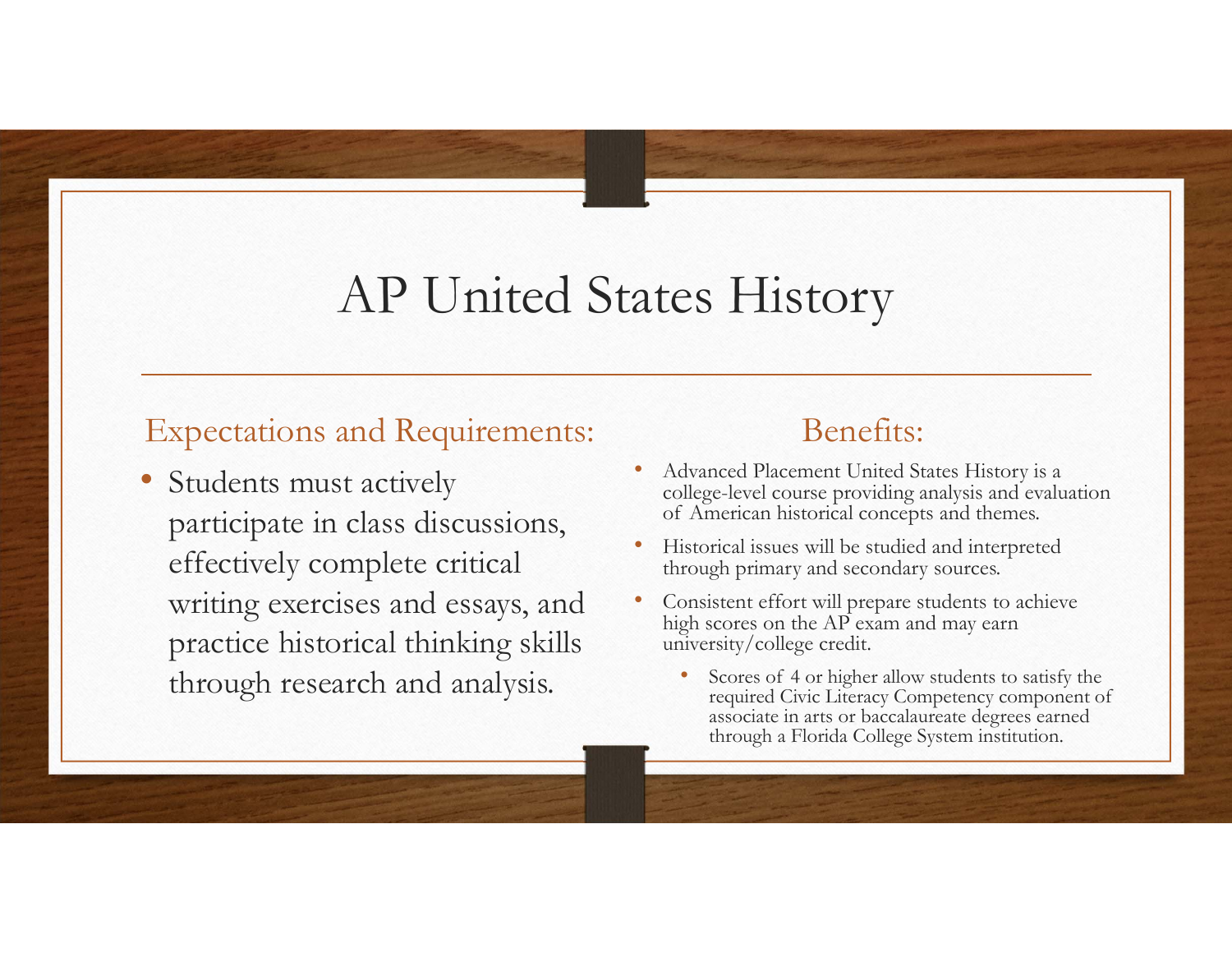### AP United States Government

#### Expectations and Requirements:

- • Must consistently display outstanding effort. This includes:
	- A.On task behavior in class at all times.
	- B. Constant attention provided in class to the task at hand.
	- C. Always alert and paying attention to what is being discussed in class.
	- D. Participating in class and completing class assignments consistently.
- •GOOD ATTENDANCE IS ESSENTIAL.

- • This is an academically challenging, college level class which prepares you for the rigor of college.
- • Many students earn college credit.
	- • Scores of 3 or higher allow students to satisfy the required Civic Literacy Competency component of associate in arts or baccalaureate degrees earned through a Florida College System institution.
- Become a well informed citizen.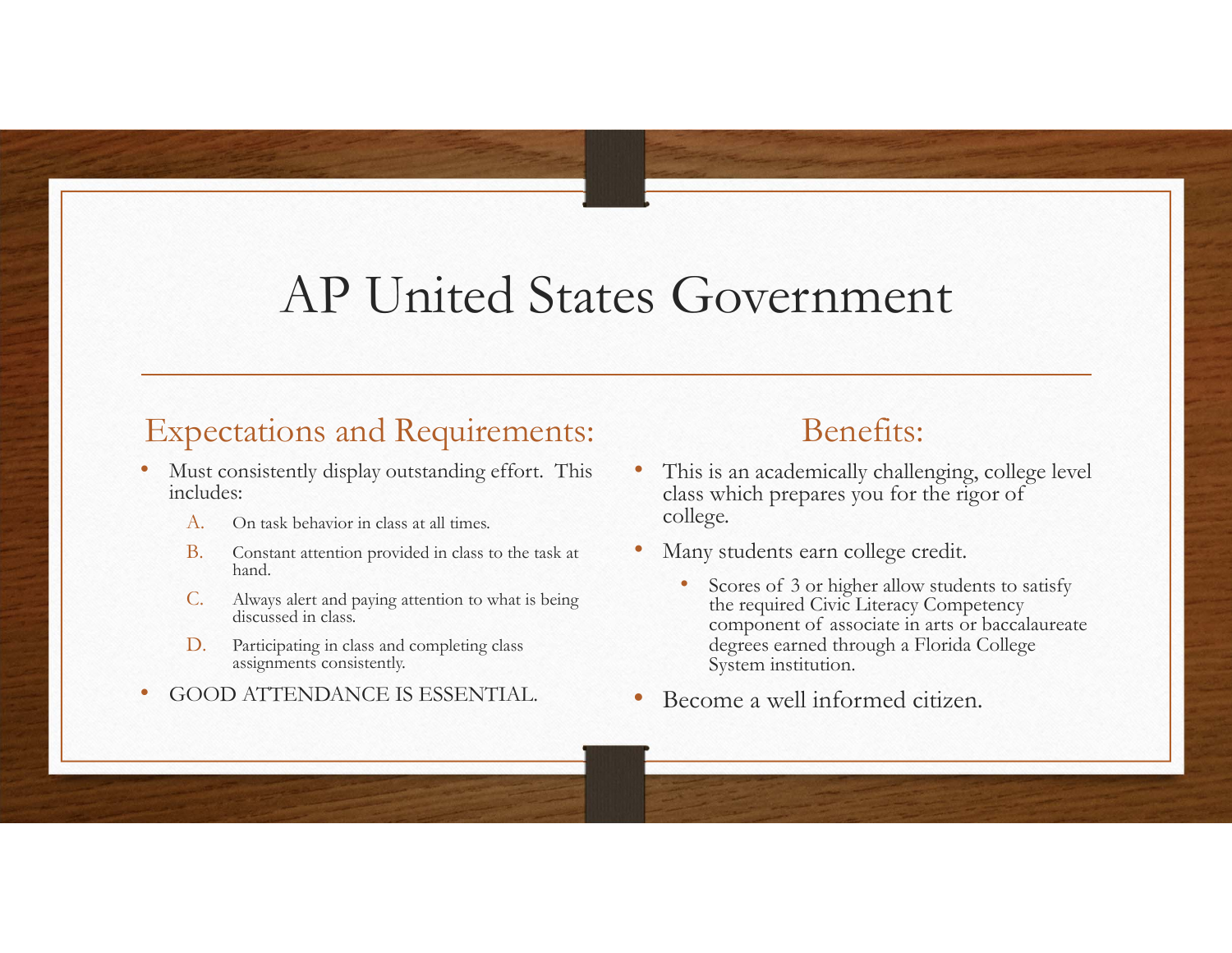### AP Macroeconomics

#### Expectations and Requirements:

- • Must consistently display outstanding effort. This includes:
	- A.On task behavior in class at all times.
	- B. Constant attention provided in class to the task at hand.
	- C. Always alert and paying attention to what is being discussed in class.
	- D. Participating in class and completing class assignments consistently.
- •GOOD ATTENDANCE IS ESSENTIAL.

- • Macroeconomics introduces students to fields of study related to business, international business, economics, accounting, financing, and banking, to name a few.
- • After high school, many of the problems faced by everyday people deal with economics. Understanding economics is essential to understand how the world works. The educational value of a greater economic understanding IN TODAY'S WORLD IS PRICELESS.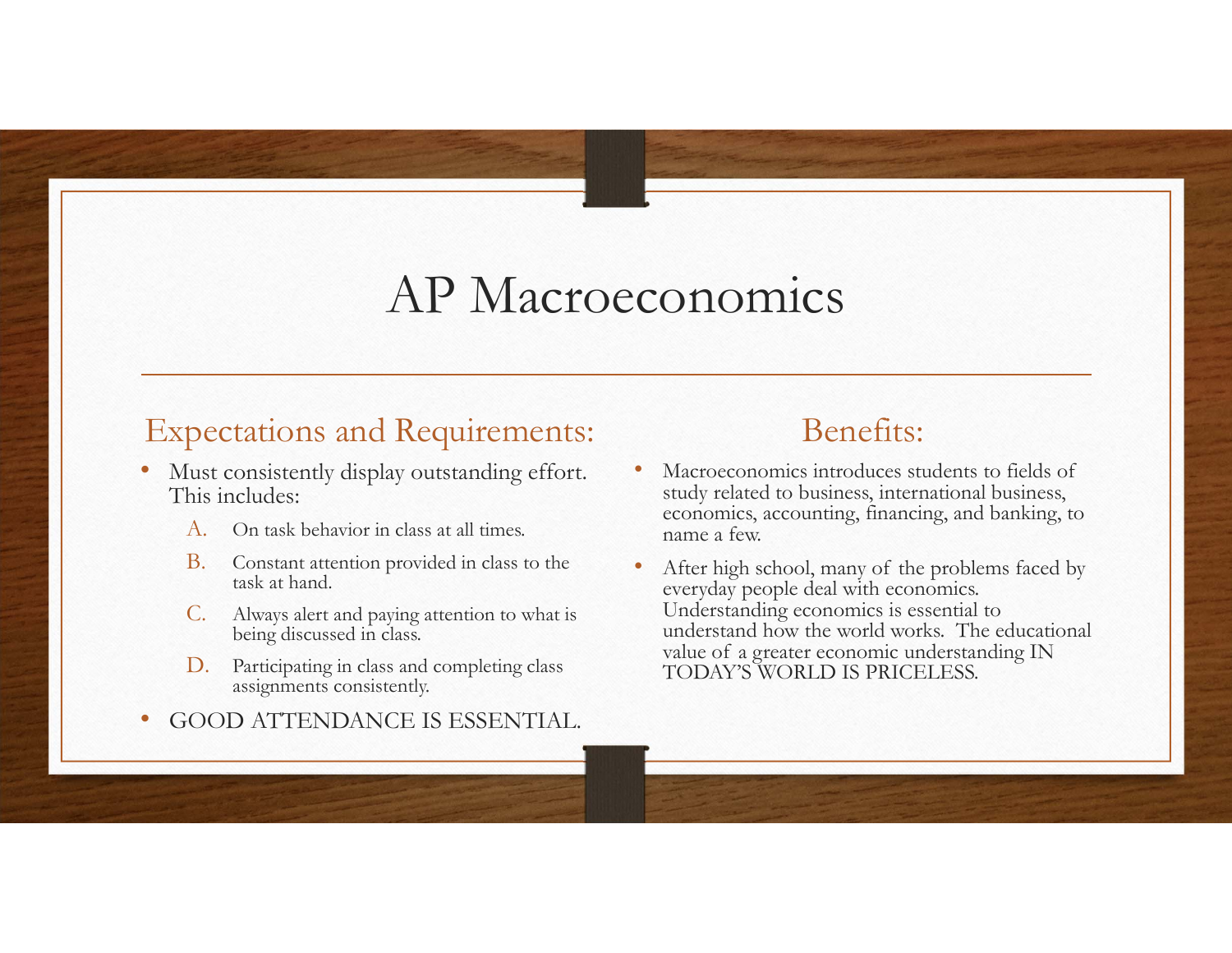### AP Biology

#### Expectations and Requirements:

- • The students must be highly motivated and committed to perform the amount of work demanded by the course. All students are expected to take, and pass, the AP Biology Exam at the end of the year.
- • There will be an average reading of two chapters (approximately 50 pgs.) per week plus lab write-ups and other writing assignments throughout the year.
- • There will be a chapter test every week, on the last meeting day of the week. Lab-based questions will be included in all chapter tests and in the AP Biology Exam.
- •Required materials are a notebook, pen and pencil.

- • The course is equivalent to two freshman biology semesters plus two freshman biology labs for biology majors (Four classes in one!).
- • Students enrolling in AP Biology will receive two bonus points applied toward their GPA and are eligible to receive up to 8 college credits if they pass the AP national exam.
- • Students will benefit from the AP Biology course by being better prepared for college even when they do not pass the national exam.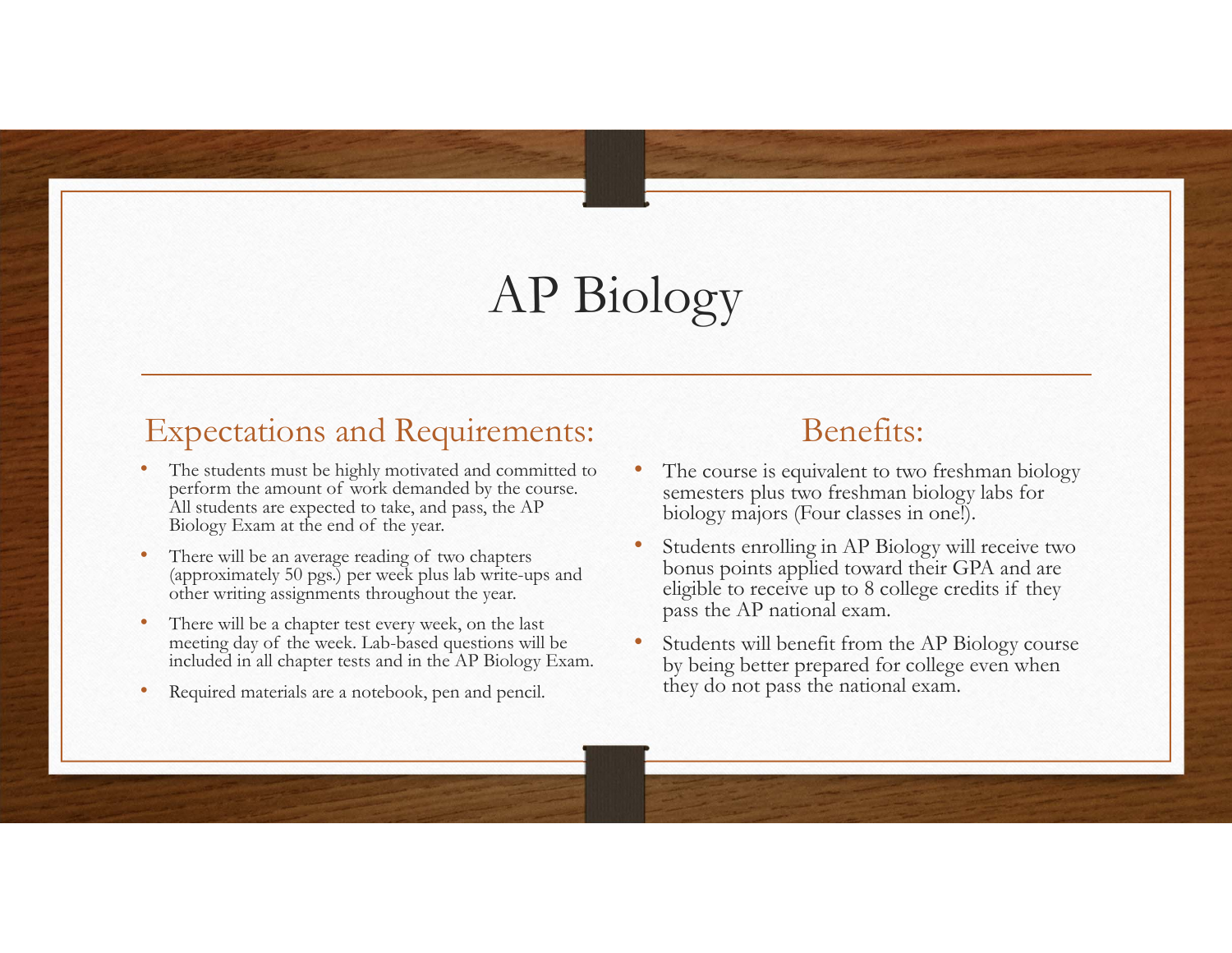### AP Chemistry

#### Expectations and Requirements:

- • Keep up! Work on AP Chemistry every day. Your grade is directly related to the amount of time you spend working on chemistry. Expect to spend 3-5 hours each week on AP Chemistry out of class.
- • Be here! Regular attendance is essential since a classroom experience cannot be reproduced for an absent student.

#### •Participate in class.

- • This course will cover two semesters of college chemistry lecture and lab.
- •You have the possibility of earning college science credit in chemistry while still in high school.
- • AP Chemistry looks great on your transcript or on a letter of recommendation.
- • You can learn College Chemistry in a small class. Most college chemistry courses are in an auditorium with 200-300 other students.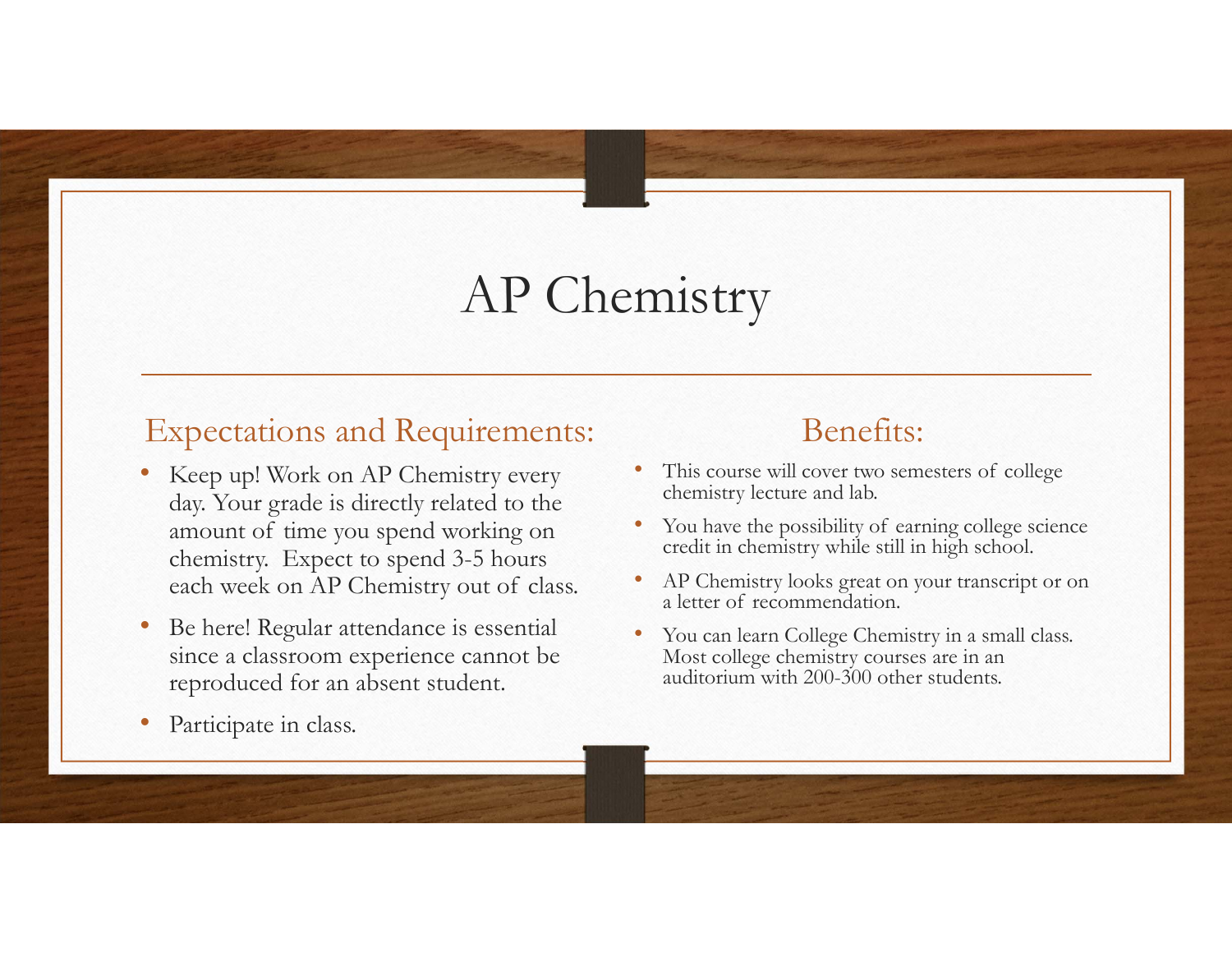### AP Environmental Science

#### Expectations and Requirements:

- • Students use a variety of methods to build their own understanding of the relationships between humans and the natural environment. The broad range of topics in this course will require students to begin with basic knowledge of earth-space science, biology, and chemistry. Students will be using their own experimental data and analyzing published case studies to explore the interactions of various environmental components.
- •Topics covered on the AP Exam:

I. Earth Systems and Resources: 10-15% II. The Living World: 10-15% III. Biological and Human Populations: 10-15% IV. Land and Water Use: 10-15%V. Energy Resources and Consumption: 10-15% VI. Pollution: 25-30%VII. Global Change: 10-15%

#### Benefits:

• The course shows how ecological realities and the material desires of humans often clash, leading to environmental degradation and pollution. Emphasis is placed on the individual to become scientifically literate citizens and to learn how to live more sustainably on this planet.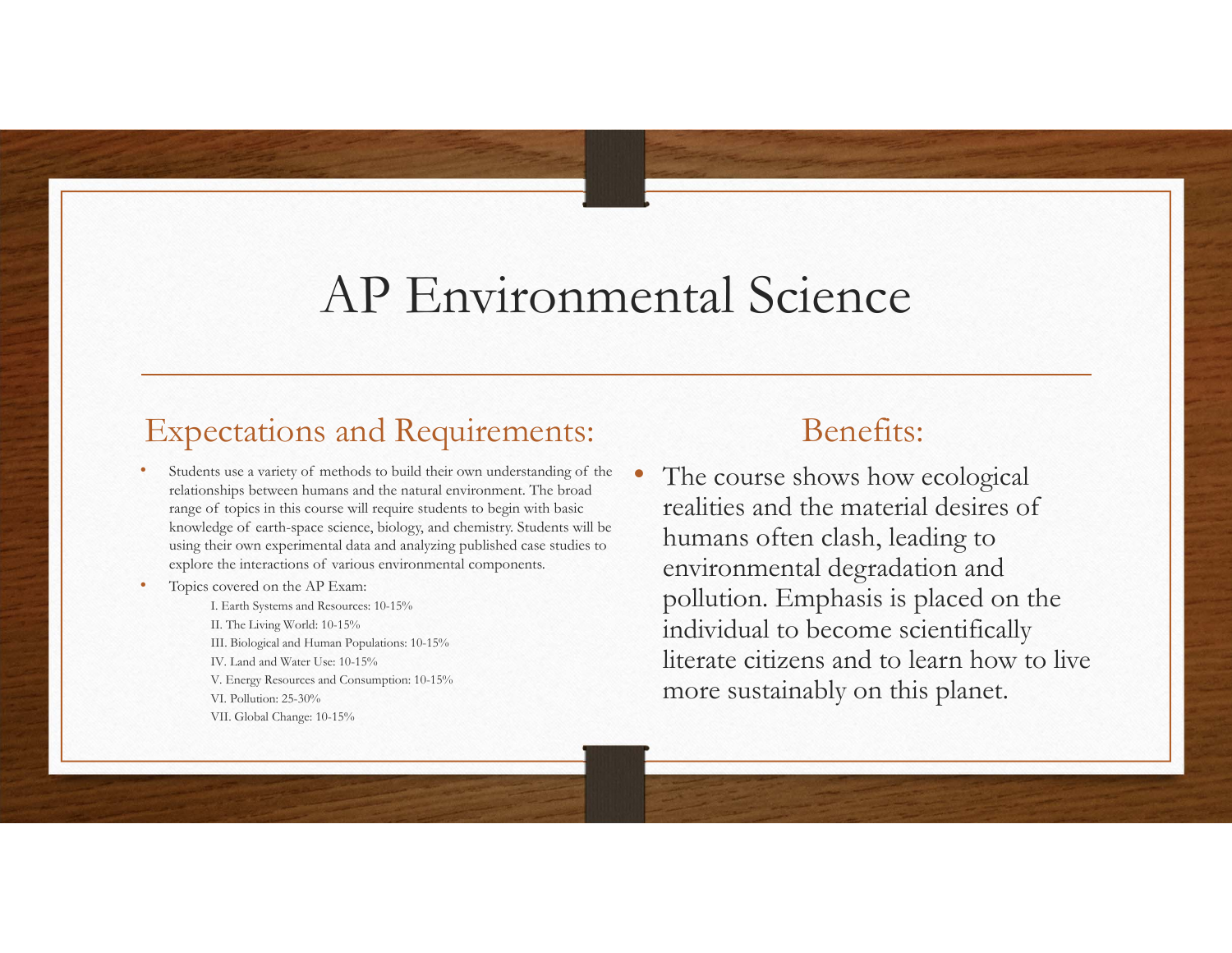### AP Physics 1

•

#### Expectations and Requirements:

- •Chemistry Honors or teacher's recommendation.
- • Regular Physics or Honors Physics Highly recommended.
- • Students must be able to follow basic lab procedures.
- • Must have required class material at all times, including:
	- A.Notebook
	- B.Textbook
	- C.Calculator (graphing preferred)
	- D.Writing utensils

#### Benefits:

 AP Physics 1: Algebra-based and AP Physics 2: Algebra-based are the equivalent of the first and second semesters of an introductory, algebrabased Physics college course. Because these courses are intended to be yearlong courses, teachers have time to foster deeper conceptual understanding through student-centered, inquirybased instruction. Students have time to master foundational physics principles while engaging in science practices to earn credit or placement.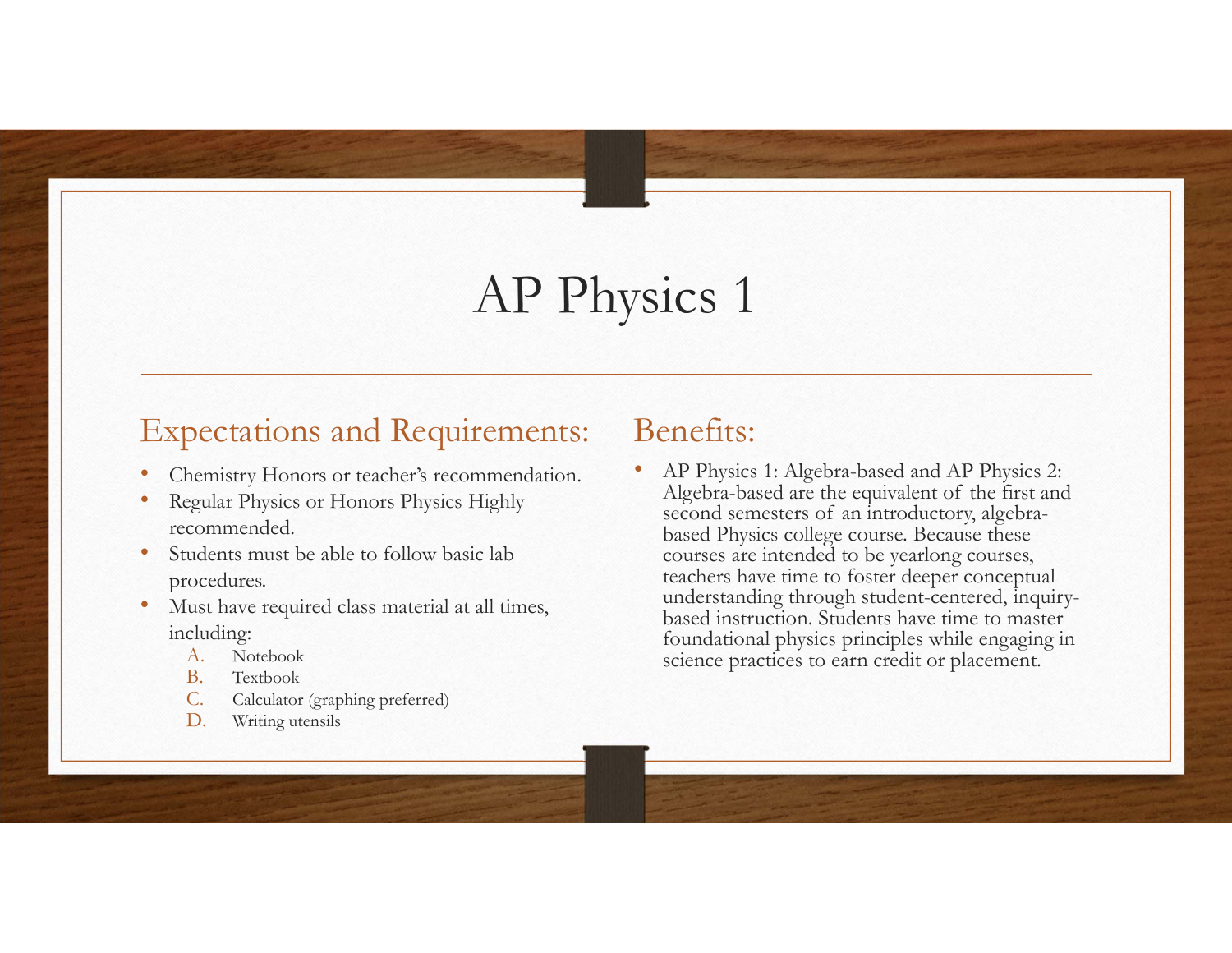### AP French Language

#### Expectations and Requirements:

• This class allows students to broaden their knowledge of the French language and the francophone world. The class is conducted almost exclusively in French and students are expected to actively participate in French. Students will be required to listen to authentic French audio sources; provide spoken/written summaries of French audio/text; compare/contrast francophone cultures with their own; and write comprehensive essays on various themes. Students should have at least 3 years of French studies prior to signing up for the class.

- • Thematic study of contemporary Francophone societies and cultures.
- • Develop language proficiency in real life settings through use of authentic sources taken from examples of contemporary life throughout the French-speaking world.
- • Build communication skills through various methods and strategies.
- • Learning French is beneficial for a multitude of reasons including employment, travel, cooking, participation in international sporting events, fashion, increasing English vocabulary, and developing a broader view of the world, to name a few.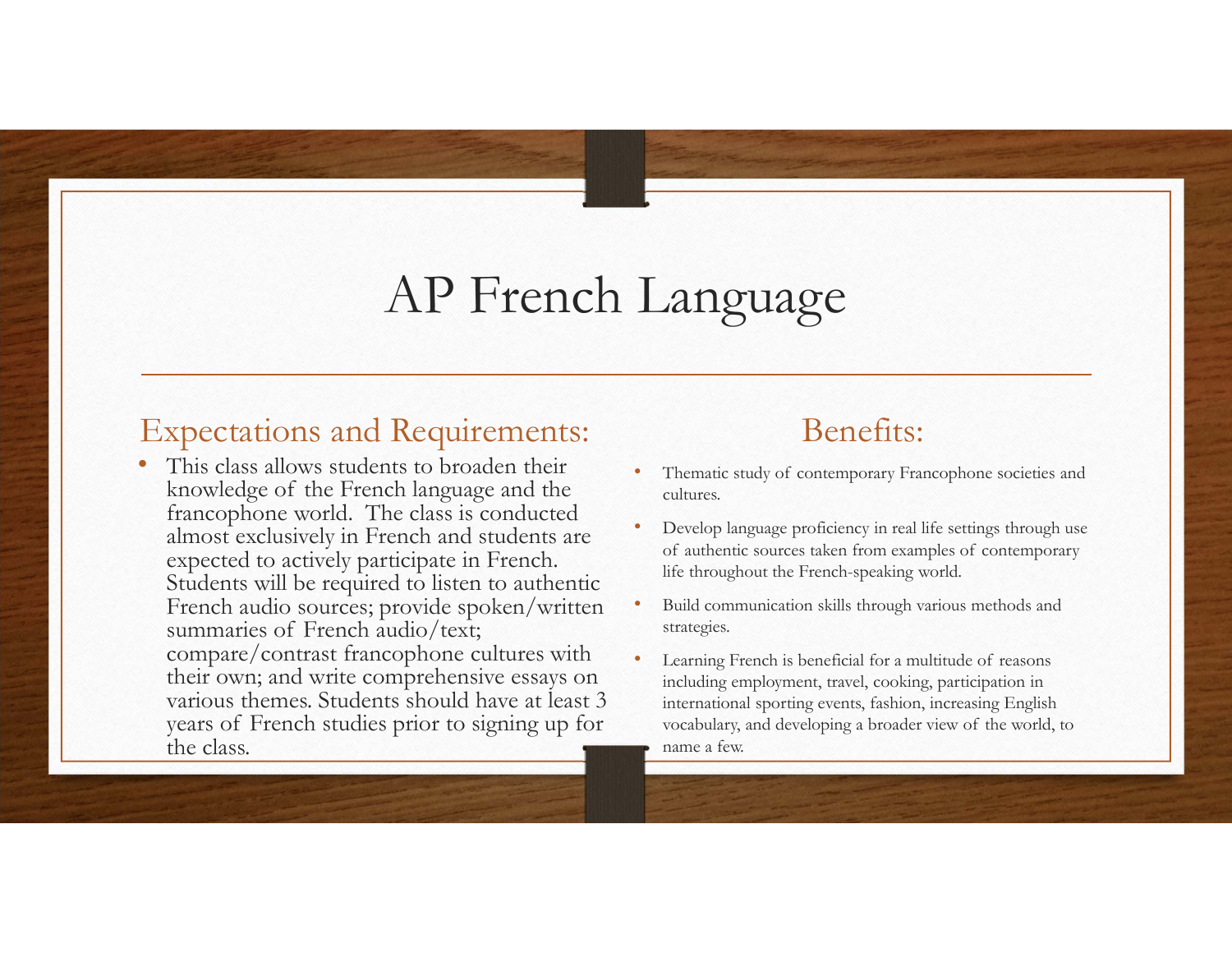### AP German Language

#### Expectations and Requirements:

- • Students are expected to perform the following in the German language:
	- •Engage in spoken interpersonal communication
	- •Engage in written interpersonal communication;
	- • Synthesize information from a variety of authentic audio, visual, and audiovisual resources;
	- • Synthesize information from a variety of authentic written and print resources;
	- • Plan, produce, and present spoken presentational communications; and
	- •Plan and produce written presentational communications.
- • The class is conducted almost exclusively in German and students are expected to actively participate in German; Therefore, students should have at least 2-3 years of German studies prior to signing up for the class.

- • Use authentic sources such as German websites, podcasts, newspaper and magazine articles, films, literary excerpts, and video and music clips to develop language proficiency in real-life settings.
- • Build communication skills through letterwriting, interactive journals, class discussion, essay writing, and oral presentations.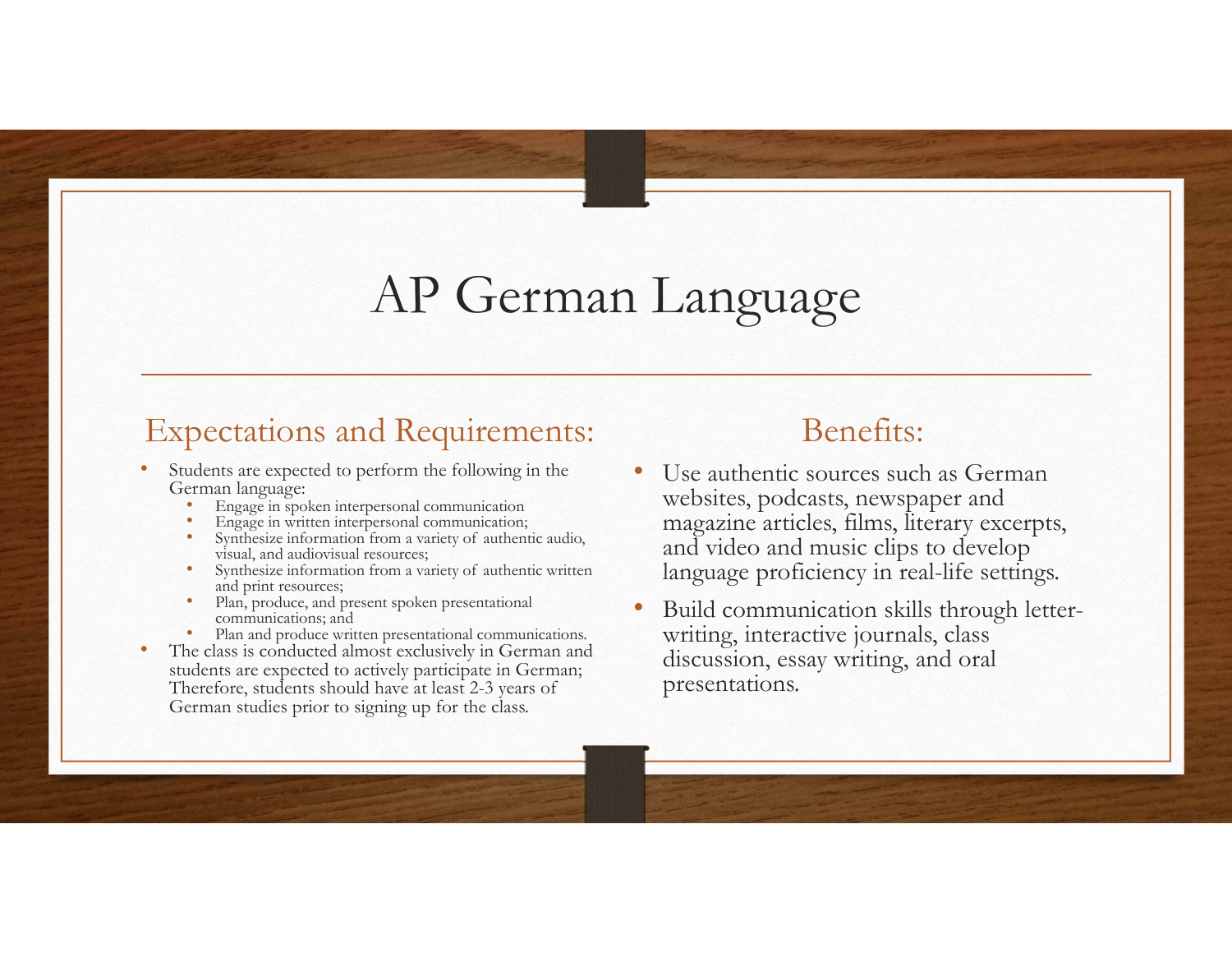### AP Spanish Language

•

#### Expectations and Requirements:

- • Students are expected to perform the following in the Spanish language:
	- •Engage in spoken interpersonal communication
	- •Engage in written interpersonal communication;
	- • Synthesize information from a variety of authentic audio, visual, and audiovisual resources;
	- • Synthesize information from a variety of authentic written and print resources;
	- • Plan, produce, and present spoken presentational communications; and
	- • Plan and produce written presentational communications.

- Besides improving their Spanish comprehension, speaking, and writing abilities, the AP Spanish Language and Culture Course will help students achieve the following:
	- A. Understand their own home language and culture better as they practice analyzing and comparing with the different Hispanic regionalisms, practices, and perspectives throughout the world.
	- B. Become well-informed global citizens able to compete in the 21st century.
	- C. Obtain up to 6 college credits after passing the AP exam at the end of the school year.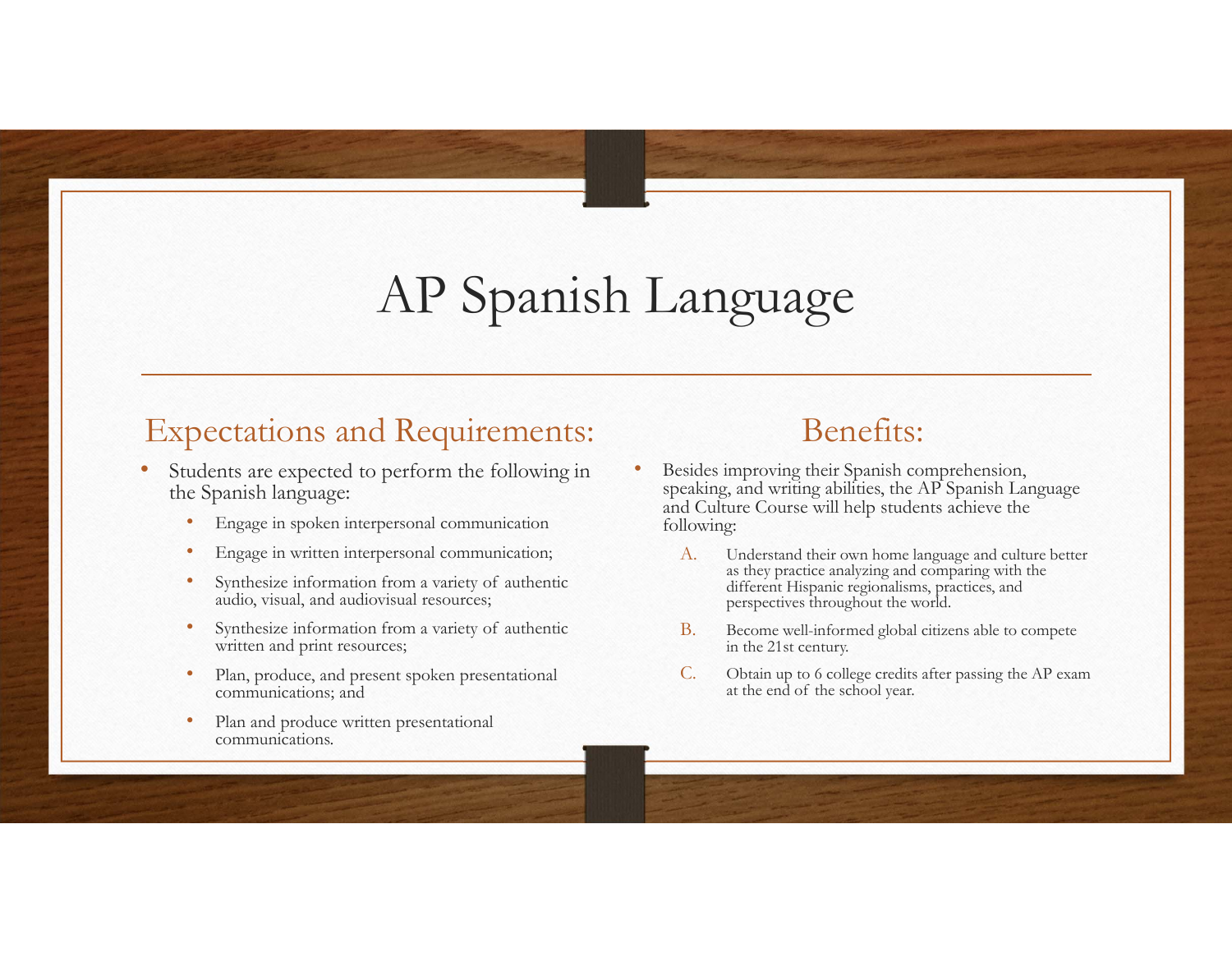### AP Spanish Literature

#### Expectations and Requirements:

- • The authors studied in this course are major writers with a complex vocabulary and highly artistic expression. For these reasons the students who wish to enter this course must demonstrate a high level of linguistic ability.
- • Every student must be able to read critically the prose and poetry of each of the authors, write analytically, and engage in close, detail, and critical examination of the text.
- • Every student must be able to express ideas in Spanish with clarity, coherence and fluency in both oral and written communication, at a level commensurate with the complexity of the literature to be studied in the course.

- •Earn College Credits
- • Learn how to analyze a literary text and to engage in deep analytical thinking.
- • Learn to relate the literary works studied to other literatures of the period and to observe the ideological changes of different epochs.
- • Know the authors and their most significant works in Spanish and Spanish-American literature.
- • Learn how to relate literary works to their historical, social and cultural contexts.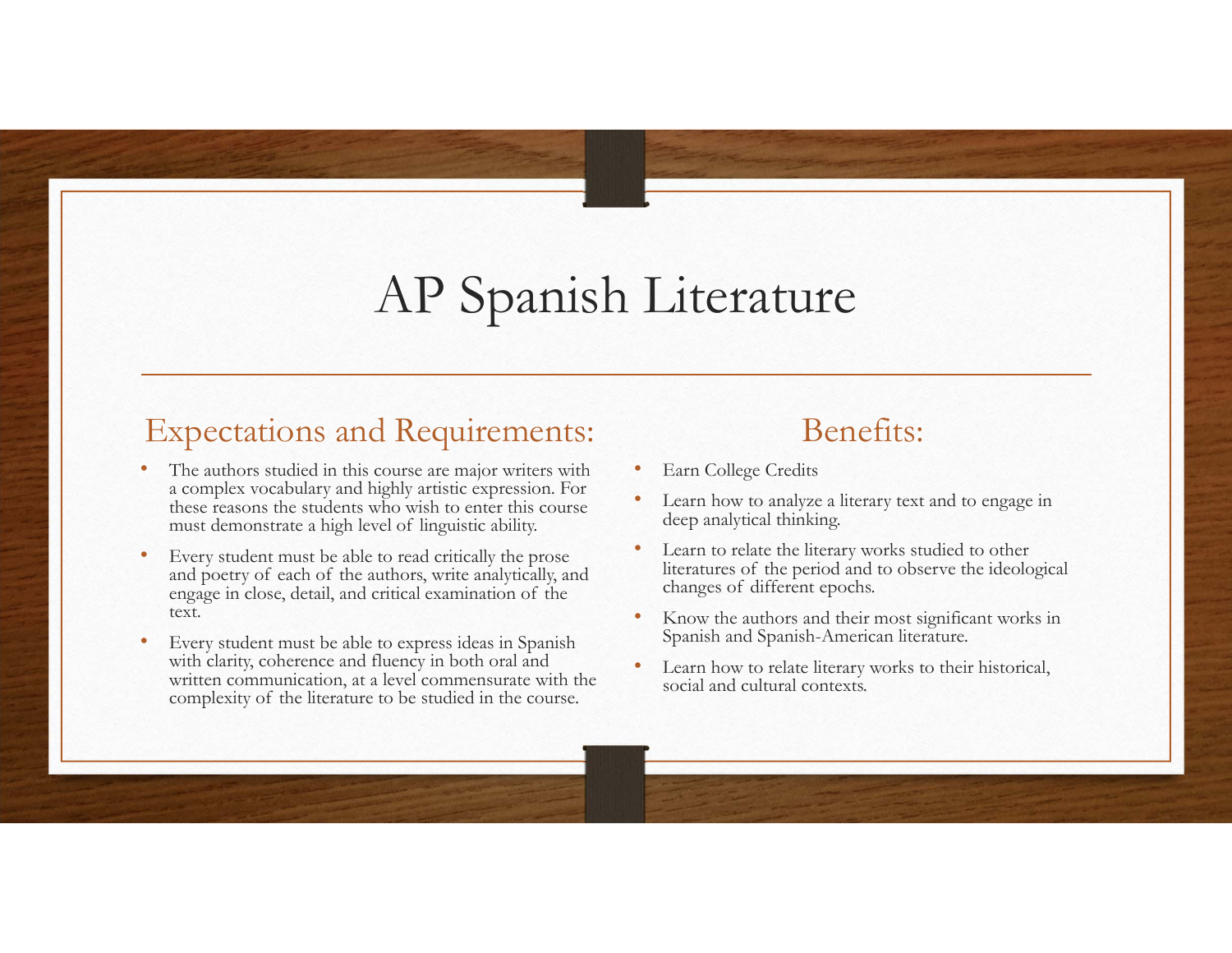## AP English Language

#### Expectations and Requirements:

- • There are no prerequisite courses for AP English Language and Composition.
- • Students should be able to read and comprehend college-level texts and apply the conventions of Standard Written English in their writing.
- •Teacher recommendation is required.
- • Visit: apstudent.collegeboard.org/apenglishlanguage for more information.

- • Strengthen the effectiveness of your writing through close reading and frequent practice at applying rhetorical strategies, analyzing information from source texts, and writing arguments.
- • Become a critical reader of predominantly nonfiction works, including expository, argumentative, analytical, and personal texts from various authors and time periods.
- • Enhance your own writing skills and understand better each stage of the writing process as you develop expository, analytical, and argumentative compositions.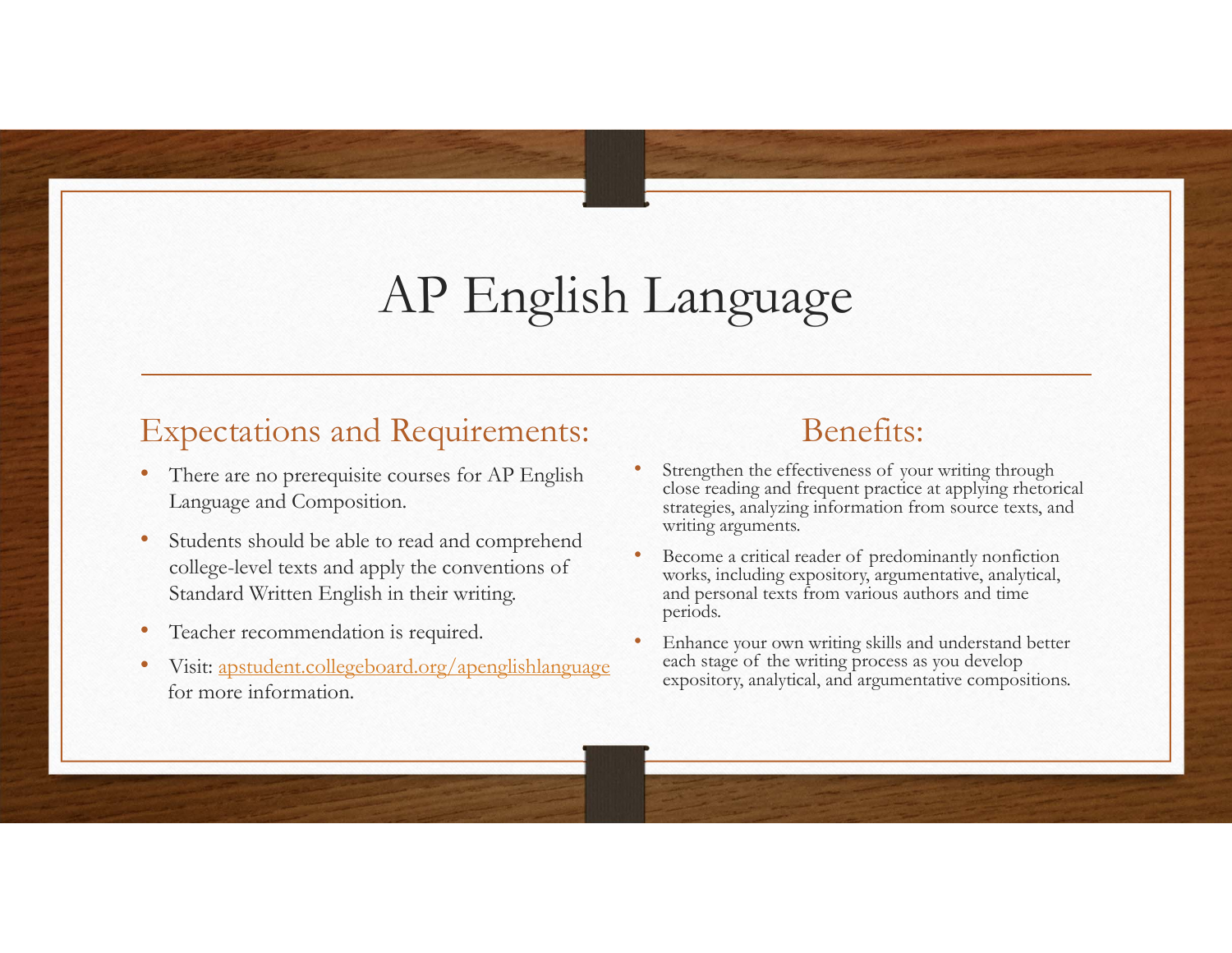### AP English Literature

#### Expectations and Requirements:

- • There are no prerequisite courses for AP English Literature and Composition; HOWEVER, students should be *avid* readers, anticipating the study of several full-length novels, plays, and shorter works.
- • Students should be able to read and comprehend collegelevel texts and apply the conventions of Standard Written English in their writing. Scores of 4 and 5 on FSA writing are desirable, but not required.
- •Teacher recommendation is required.
- • Visit: apstudent.collegeboard.org/apenglishliterature for more information.

- • Experience a number of great literary works from across the spectrum of genres and periods beginning in June with summer reading, and stretching throughout the year.
- • Develop and fine tune your writing skills, as you analyze a variety of passages of prose writing, a diverse selection of poetry, and several major works of literature, including novels, plays, and epic poems.
- • Earn college credit in an array of disciplines, including composition, literature, humanities and open elective classes, depending on the needs that remain open as your transcript is reviewed.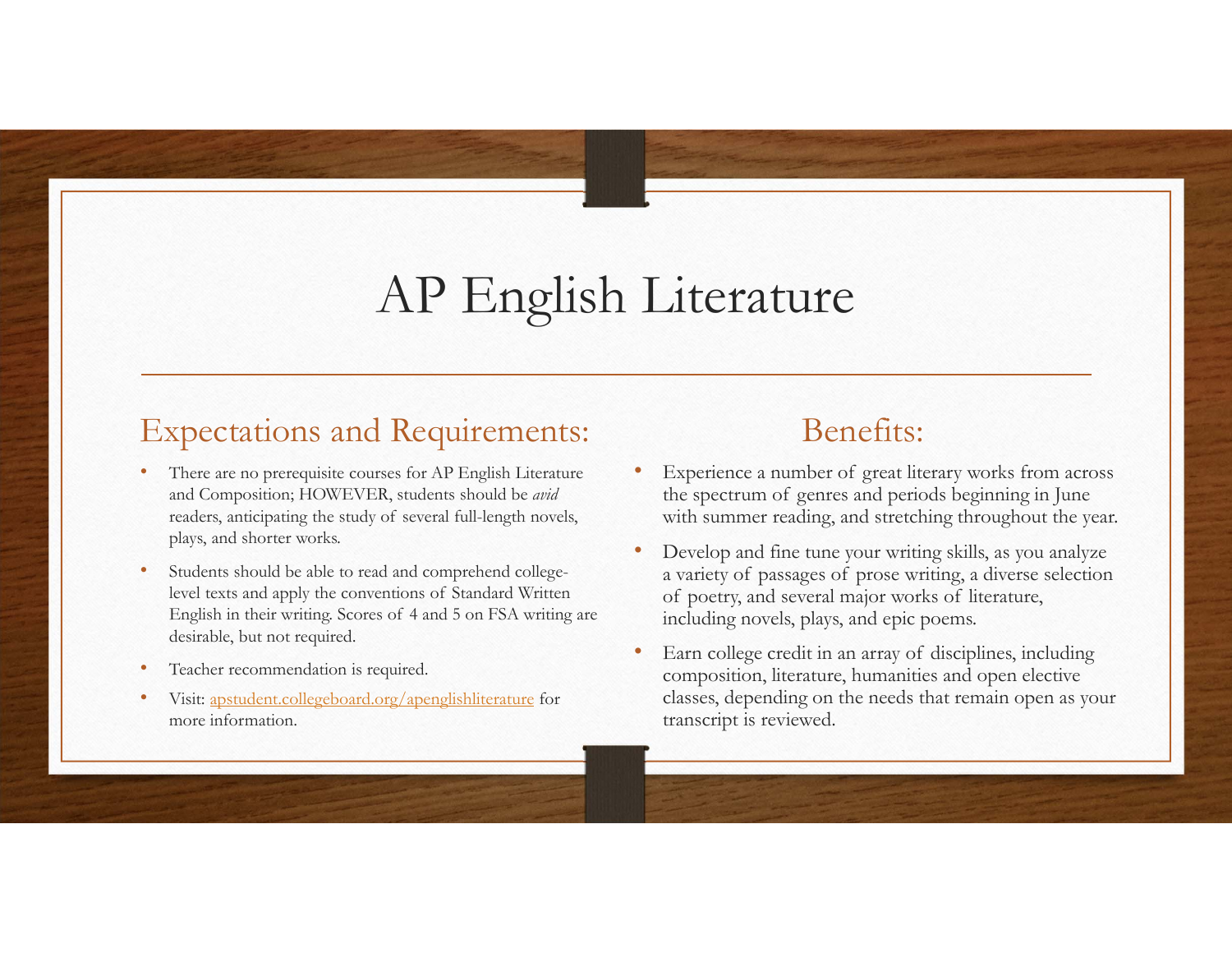### AP Calculus AB



### Expectations and Requirements:

- • Final Grade of A or High B in Honors Pre-Calculus.
- • Work with the unit circle and all trigonometric identities.
- • Be fully committed to passing the rigorous AP Calculus AB exam.
- • Understand that AP Calculus is equivalent to a college level calculus course.
- •Be able to solve real world application problems.
- •TI Graphing Calculator is Required.

- • Small class setting versus auditorium style teaching at universities.
- • Potential college credit if successful in passing the AP Calculus exam.
- • Knowledge of Calculus is useful for solving many Physics problems.
- •Exposure to college level mathematics.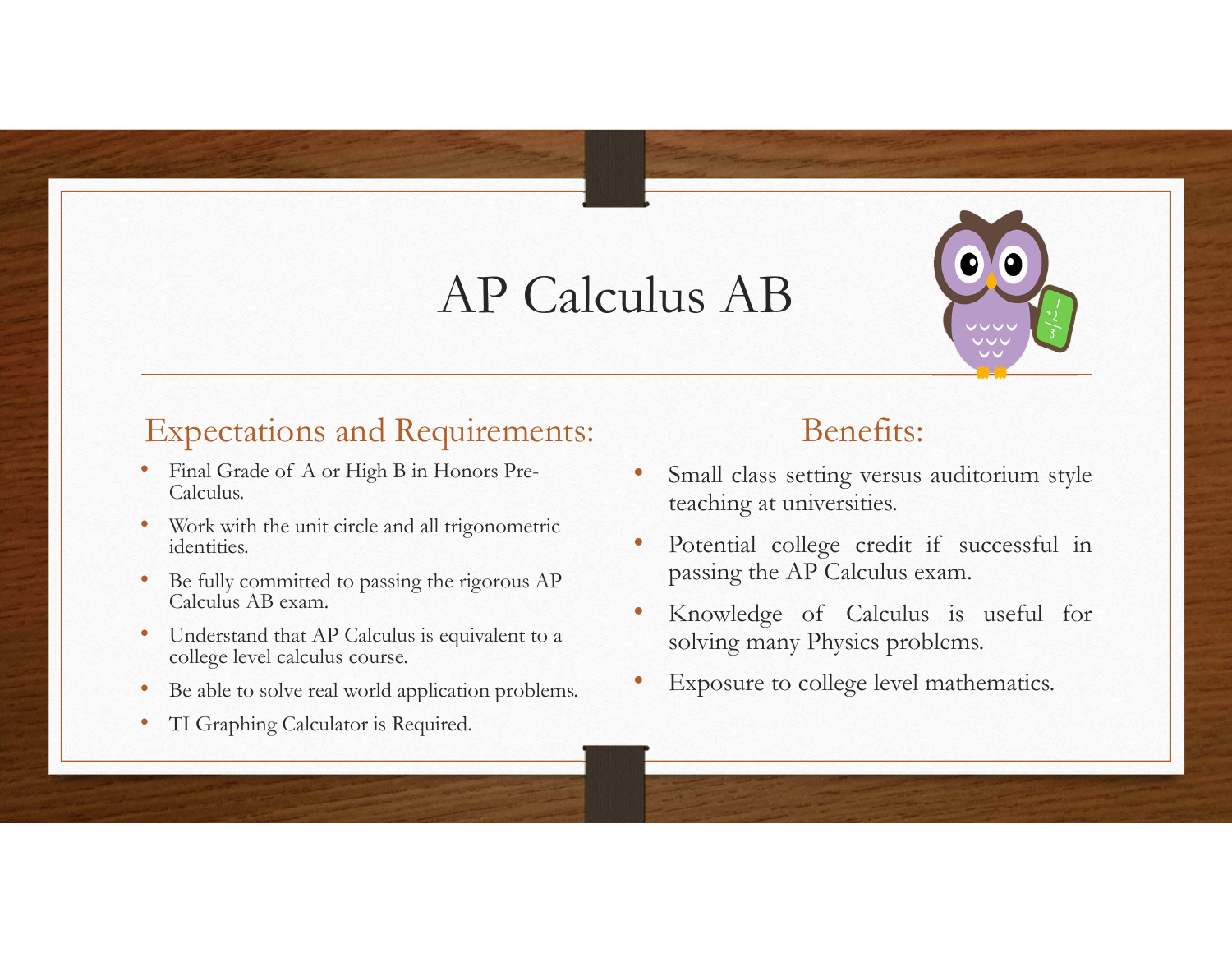### AP Calculus BC

#### Expectations and Requirements:

- • This is an Advanced Placement **MATH** class. Students in this class are expected to take the AP Calculus BC test.
- • This is considered to be a college-level course. As such, you will be treated like college students. **This means that more of the responsibility for your learning lies in your own hands than you may have been accustomed to.** Do the work necessary and take the responsibility to seek help when you need it.
- • AP Calculus BC covers abstract concepts compared to AP Calculus AB, which focuses more on the applications of calculus.
- • Take this class if:
	- A. You feel confident about your math skills after taking your AP Calculus AB course.
	- B.You LOVE to challenge yourself!

- • Students who perform well on this standardized test may be eligible to bypass introductory calculus classes at college. The exact amount of credit will depend on the test score, and on which college you choose to attend.
- • If you are fairly certain you want to pursue engineering, natural sciences, or pre-medicine studies in college, this class will prepare with the skills you will need to succeed in your courses.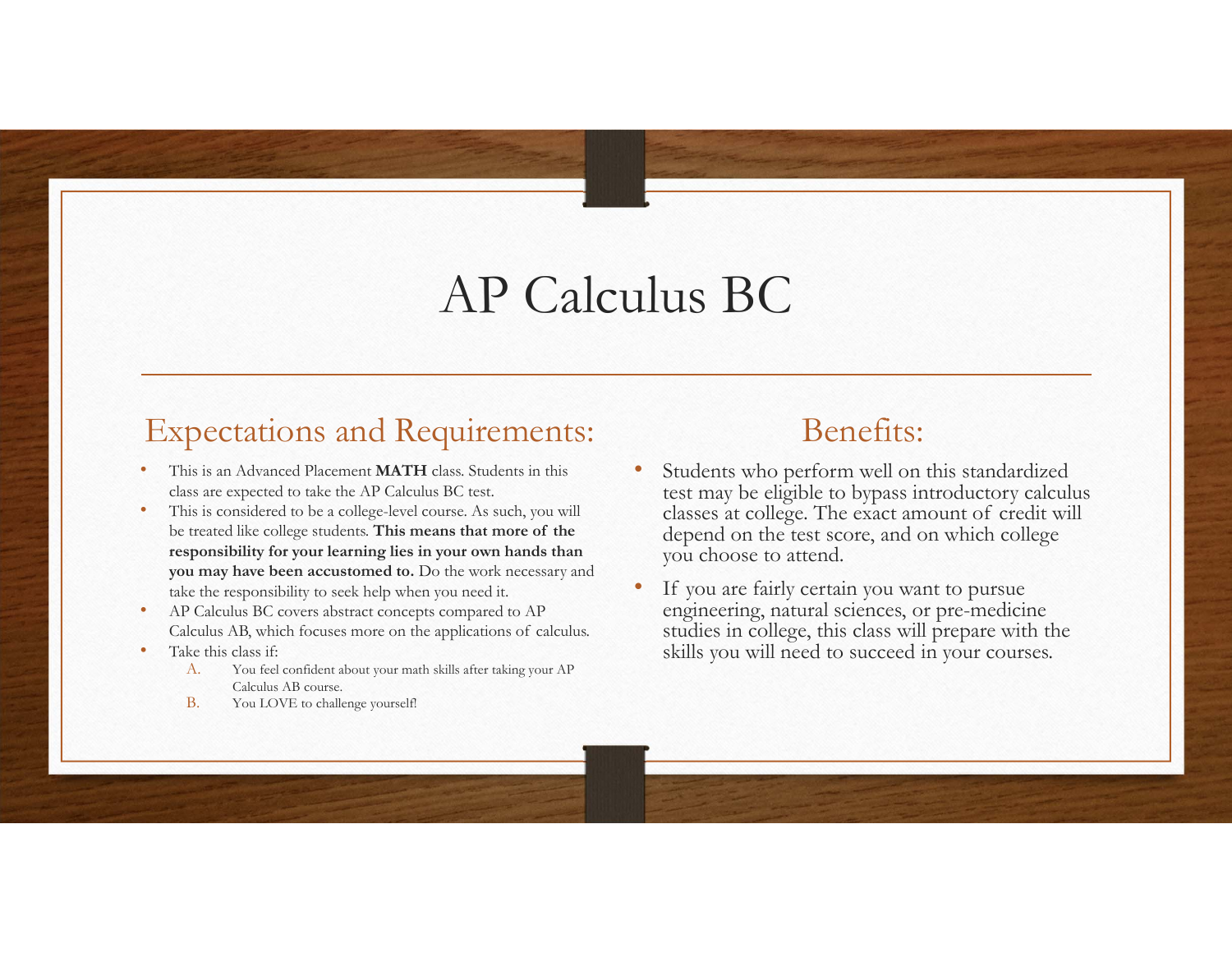### AP Statistics

•

#### Expectations and Requirements:

- • Anyone who has completed Pre-calculus is eligible to take AP Statistics. Your commitment to do college-level work is just as important as your math background.
- •It's a college course, so the expectations are high. You'll be expected to do homework every day, and not just math problems. There is reading and writing involved. In fact, if you think math is all formulas, equations, and calculations, you'll soon find that this isn't really a math course. **It's a course in reading, analyzing, thinking, and writing clearly.**
- You'll learn how to collect, organize, analyze, and interpret data. Because it's an AP course, you can earn college credit for this course.

Benefits:

**Todau's Random Medical News** 

CCORDING TO **FPORT RELEASED** 

CAN CAUSE

from the New England Zunic-Inducing<br>ambdwark

- • Many former students have returned after a couple of years in college to say that AP Stats was the most important and helpful course they took in high school.
- •In the work place, statistics is used by many **companies**.
- •**• Doctors** must know reliability of medicine and treatments.
- • Products such as **pharmaceuticals** require significant evidence of effectiveness and safety.
- •**Courts** inquire about statistical significance in hearing class action discrimination cases.
- • **Advanced Placement Statistics** provides the opportunity for students to learn how to make good decisions with data.